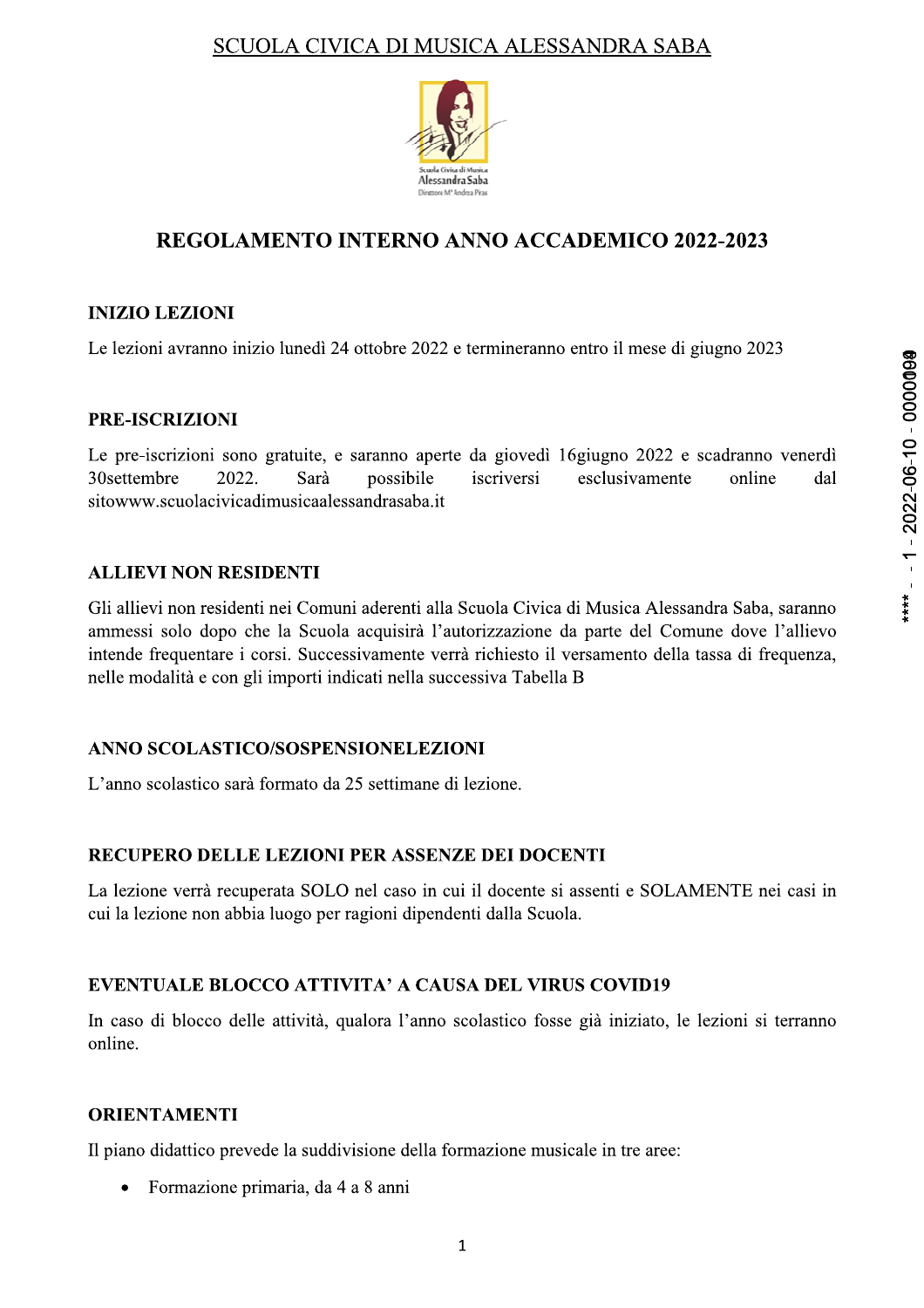Orientamento professionale

# PROPEDEUTICA ALLO STRUMENTO

I corsi sono rivolti ai bambini dai 4 agli 8 anni di età, che desiderano intraprendere un percorso di avvicinamento alla musica all'interno della nostra scuola e conoscere in maniera meno impegnativa uno strumento musicale. Le lezioni sono collettive, della durata di un'ora settimanale, e prevedono un massimo di 4 allievi all'interno dell'ora di lezione. L'obiettivo è quello, fin da subito, di far conoscere e studiare lo strumento musicale da loro scelto.

# **ORIENTAMENTO BASE**

Sono corsi per chi desidera fare propria l'esperienza musicale attraverso la pratica di uno strumento o del canto. Sono aperti a tutti a partire dagli 8 anni di età, quindi anche agli allievi adulti. L'impostazione, così come i principi della tecnica dello strumento, saranno affrontati con la stessa metodologia dei corsi di orientamento professionale, mentre il repertorio proposto potrà variare in relazione all'interesse dell'allievo e anche in base all'esperienza didattica e artistica dei docenti. Il corso base prevede la frequenza settimanale di  $\frac{1}{2}$  ora di canto o strumento e 1 ora collettiva diattività teorica.

Le attività didattiche d'insieme saranno curate dal medesimo insegnante del corso di strumento o da un collega di altro strumento. I gruppi saranno costituiti tenendo conto delle capacità tecniche acquisite, dell'età e delle esigenze di orario, nel rispetto delle proposte di gruppi di allievi interessati a studiare insieme.

# **ORIENTAMENTO PROFESSIONALE**

I corsi di orientamento professionale sono rivolti a chi intende seguire lo studio della musica a livello professionale iniziando quel percorso che poi consentirà il proseguimento presso i Conservatori Statali di Musica o gli Istituti Musicali Pareggiati.

La frequenza è di un'ora settimanale per le lezioni di strumento o canto. Per gli allievi che devono sostenere gli esami di licenza o di ammissione presso i Conservatori di musica. Le lezioni settimanali di strumento o canto saranno di un'ora e mezzo; in accordo con l'insegnante, esse potranno essere suddivise in due lezioni settimanali.

# **CANTO CORALE**

Il canto corale costituisce, forse, il passo più immediato per chi, appassionato al canto e alla musica, avesse voglia di approcciarsi a questo mondo. Il confronto con gli altri, l'esplorazione delle proprie potenzialità rapportate a un lavoro collettivo, hanno da sempre portato importanti risultati. La voce rappresenta uno dei centri primari del sistema di comunicazione dell'uomo, e, lo sviluppo delle abilità musicali in ambito corale costituisce un momento di grande rilievo per la formazione sociale di un individuo all'interno di una comunità. La dimensione di gruppo contribuisce, inoltre, a liberare doti artistiche che in altro modo difficilmente verrebbero esaltate. Il canto corale non ha limiti di età ed è per questo che Progetto Suono si riserva di curare questa attività dai più piccoli ai più grandi. Le lezioni saranno articolate in 2 ore settimanali.

# **CORSI DI TEORIA E SOLFEGGIO**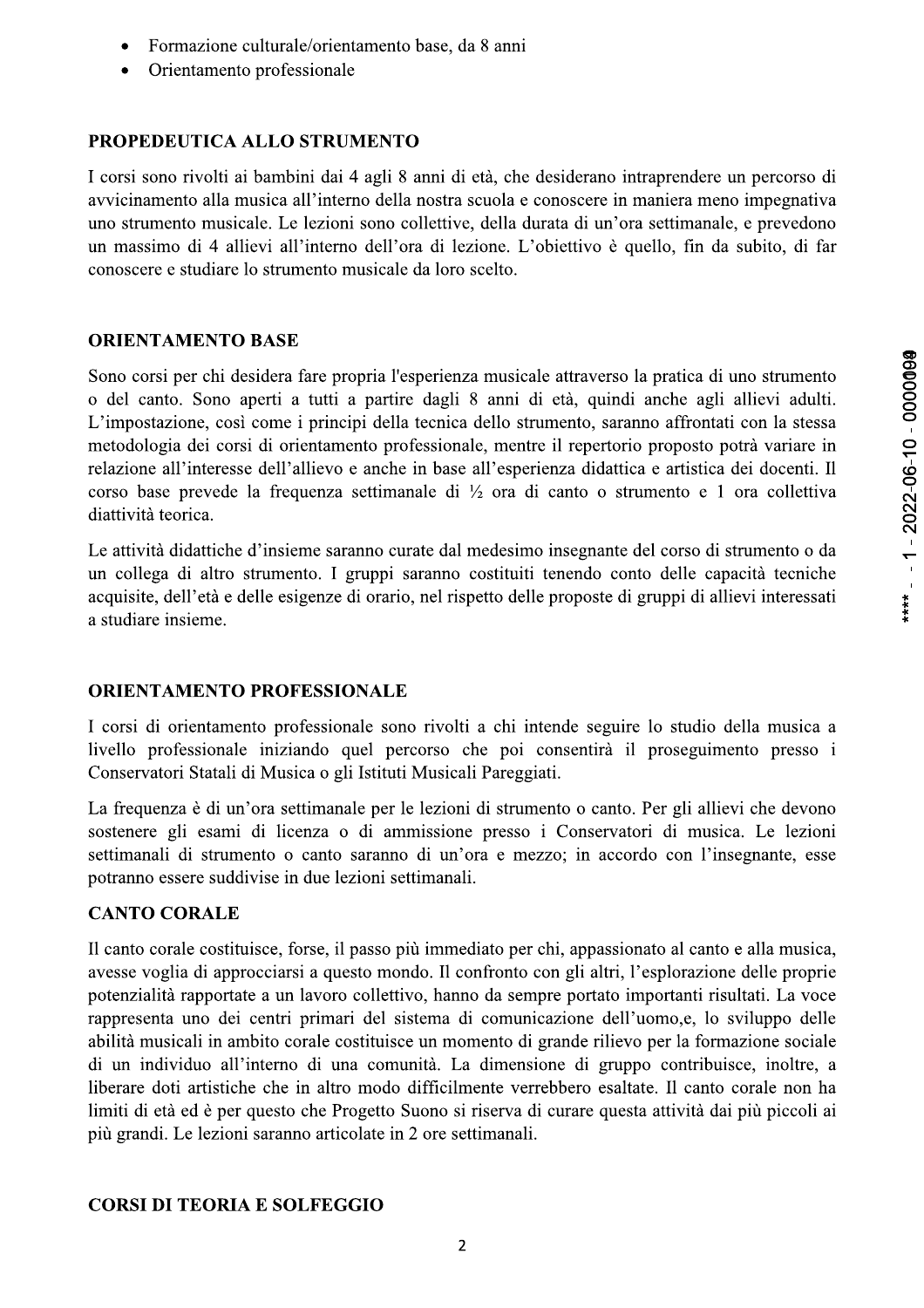L'apprendimento della musica non può avvenire solo attraverso la pratica dello strumento musicale o del canto, l'allievo, infatti, per esprimersi attraverso il suono, deve saper leggere il testo e conoscere la notazione musicale.

Nei primi anni, nei corsi Primi passi, il bambino si avvicina alla musica per gioco e inizia a conoscere i primi elementi che caratterizzano il suono, come l'altezza, l'intensità e il timbro. Poi scoprirà i vari sistemi di produzione del suono e li sperimenterà.

A sette, otto anni, nei corsi di Teoria, ritmo e lettura, svilupperà le sue capacità musicali senza preoccuparsi delle difficoltà tecniche dello strumento e inizierà a conoscere la musica intesa come partitura.

L'allievo che vorrà proseguire il percorso intrapreso con la frequenza ai corsi di orientamento professionale (O.P.), frequenterà i corsi di Teoria e solfeggio che lo prepareranno a sostenere l'esame di Licenza di Teoria e solfeggio presso Conservatori Statali di Musica o Istituti Musicali Pareggiati, volta alle esigenze dell'allievo tenendo conto dell'età e delle esperienze precedentemente acquisite.

La lezione sarà articolata in un'ora settimanale collettiva.

#### **MUSICA D'INSIEME**

"Fare musica d'insieme" presuppone la condivisione di un obiettivo comune e una necessaria interdipendenza tra gli individui. Si crea infatti una dinamica tale che il successo del singolo dipende dal successo di tutti. L'alunno che entra a far parte di un'orchestra, può migliorare senz'altro la capacità di ascoltarsi nell'insieme e di ascoltare ciò che gli altri producono. Come nella vita, ognuno sarà responsabilizzato in egual misura nella produzione di un progetto condiviso, a prescindere dall'importanza del ruolo. Partendo dalle differenti individualità con diverse competenze, ci si impegna a formare un gruppo omogeneo. Il momento della musica d'insieme è un laboratorio di socializzazione e convivenza civile in quanto la riuscita finale è vincolata dall'attiva e positiva partecipazione di tutti.

Potranno accedere al corso di musica d'insieme, anche band già costituite, esterne alla Scuola.

La Durata delle Lezioni è di 90 minuti settimanali

#### DIGITAL AUDIO RECORDING E COMPUTER MUSIC

Il corso è pensato per i ragazzi rientranti in una fascia di età tra i 12/14 anni in su, suonano uno strumento musicale (da soli o in una band) e che desiderano registrare con il proprio pc, una performance in una sala prove o semplicemente a casa (home recording). Lo scopo del corso è quindi quello di fornire le competenze informatiche di base necessarie a produrre un brano o una compilation, o semplicemente a scopo didattico per la cura della propria tecnica musicale strumentale o vocale. Il corso è collettivo e verrà attivato con un numero minimo di almeno 10 allievi. La durata delle Lezioni è di 60 minuti settimanali.

#### PRESENZE E ASSENZE DEGLI ALLIEVI. GIUSTIFICAZIONI. FREQUENZA ED **ESCLUSIONE DALLA SCUOLA**

La presenza dell'allievo alle lezioni (sia a quelle di pratica che di teoria/solfeggio) è  $\bullet$ obbligatoria, per tutti i corsi strumentali e di cantocorale.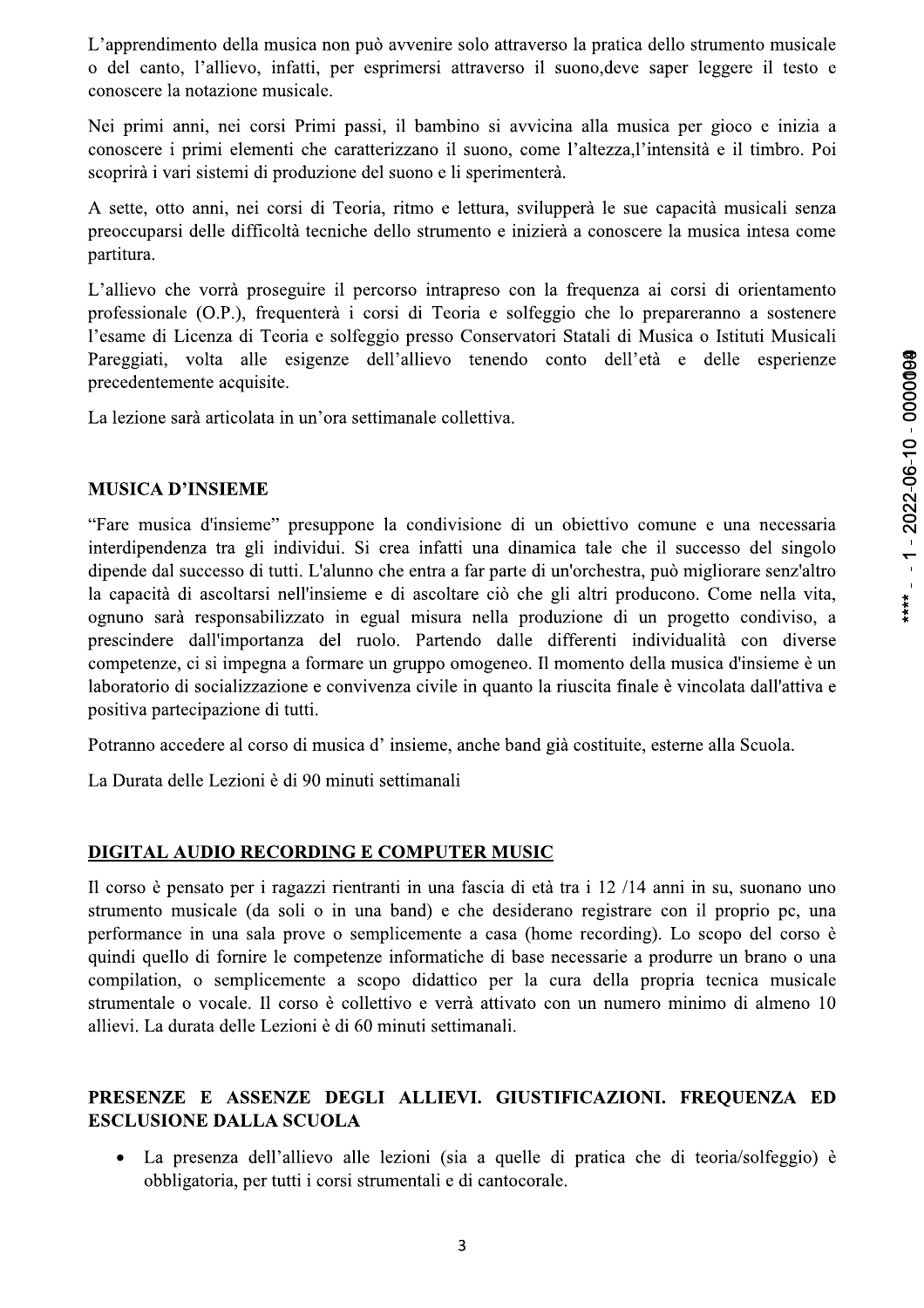- L'allievo che si assenta è tenuto ad avvertire preventivamente l'insegnante e comunque a  $\bullet$ giustificare l'assenza entro la lezione successiva.
- L'assenza non comunicata preventivamente o non giustificata entro la lezione successiva è  $\bullet$ "ingiustificata".
- Il docente è tenuto a registrare le assenze degli allievi ed a classificarle come "giustificate" o  $\bullet$ "ingiustificate".
- L'esclusione dell'allievo dalla scuola per scarsa frequenza NON comporta nessuna restituzione, neppure parziale, della tassa di frequenza annuale.
- La lezione persa per assenza dell'allievo non comporta l'obbligo di recupero della stessa da  $\bullet$ parte del docente.

# **SAGGI FINALI**

A conclusione dell'anno scolastico verranno organizzati i saggi finali di pratica strumentale/canto. I saggi sono aperti al pubblico. Il confronto con il pubblico è per l'allievo un traguardo importante, il punto d'arrivo di un percorso di studio ispirato dalla musica. Per questo motivo i saggi sono riservati agli allievi più meritevoli, che si sono distinti durante l'anno accademico. Costituiscono titolo di merito e quindi di precedenza o ammissione al saggio

- $\bullet$ La frequenza assidua alle lezioni e l'impegno dimostrato nelle stesse.
- $\bullet$ Il livello di competenza raggiunto.
- I progressi ottenuti rispetto alle competenze iniziali. Non sarà ammesso al saggio finale  $\bullet$ l'allievo che non avrà frequentato le lezioni di teoria e solfeggio.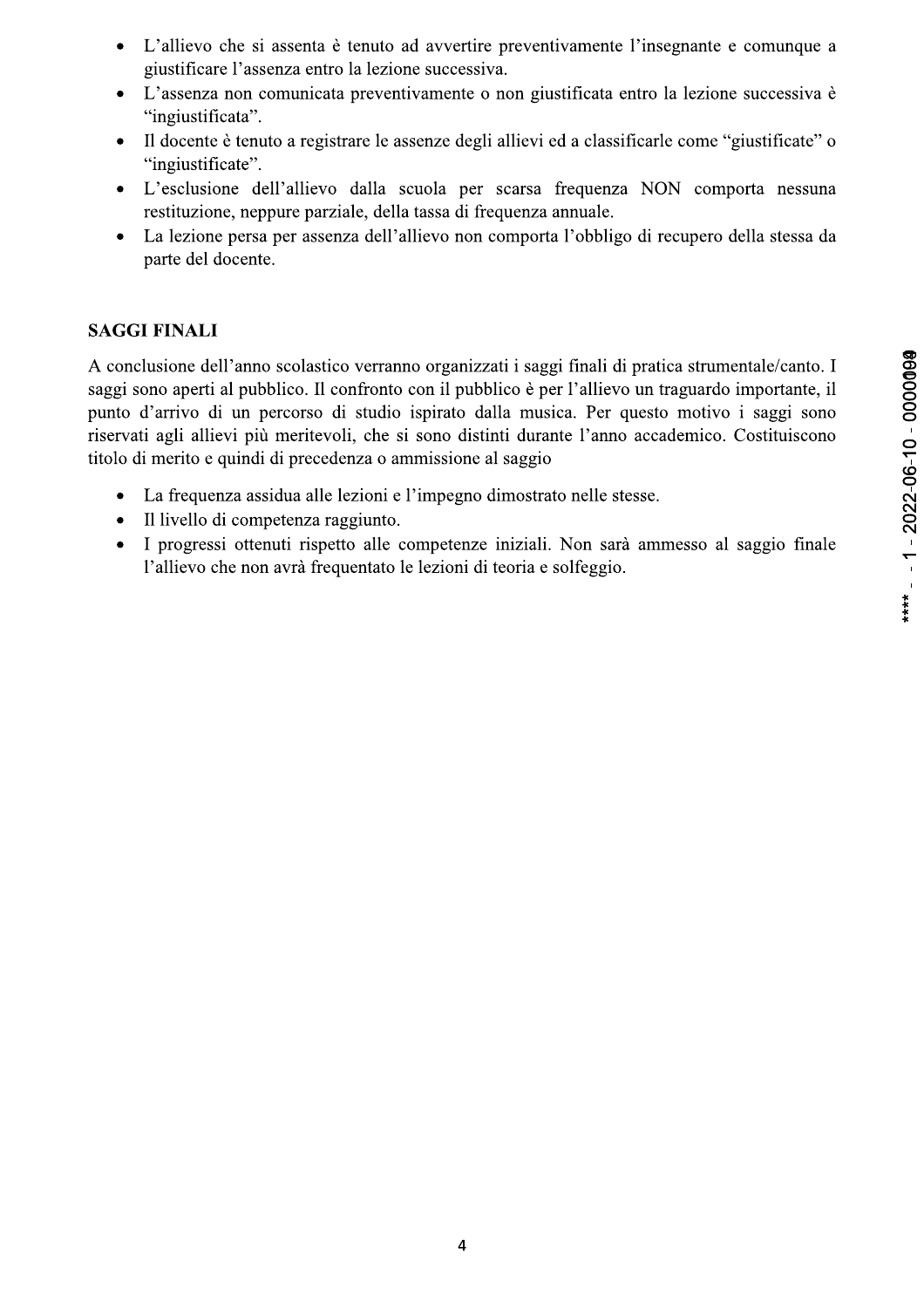## COSTO DEI CORSI PER I SOLI ALLIEVI RESIDENTI NEI COMUNI ADERENTI ALLA **SCUOLA**

# **TABELLA A**

#### QUOTE RISERVATE AGLI UTENTI RESIDENTI NEI COMUNI ADERENTI ALLA SCUOLA

| <b>TIPO CORSO</b>     | <b>DURATA LEZIONE A</b>                  | <b>TASSA</b>   |
|-----------------------|------------------------------------------|----------------|
|                       | <b>SETTIMANA</b>                         | <b>ANNUALE</b> |
| Propedeutica allo     | 1 ora a gruppi di 4 allievi              | € 70,00        |
| strumento             |                                          |                |
| Strumento             | $\frac{1}{2}$ ora individuale + 1 ora di | € 150,00       |
| (orientamento BASE)   | solfeggio (gruppo)                       |                |
| Strumento             | 1 ora individuale $+$ 1 ora di           | € 300,00       |
| (orientamento)        | solfeggio (gruppo)                       |                |
| professionale)        |                                          |                |
| Canto corale          | 2 ore settimanali + 1 ora di             | € 100,00       |
| (bambini/adulti)      | solfeggio (gruppo)                       |                |
| Strumento + musica d' | Mezz'ora di strumento + 1                | € 200,00       |
| insieme (moderna/     | ora di solfeggio + 1 ora di              |                |
| classico)             | musica d'insieme                         |                |
| Band Esterne alla     | 90 minuti settimanali di                 | € 500,00       |
| Scuola già costituite | musica d'insieme                         |                |
| Home recording        | 60 minuti settimanali                    | € 120,00       |

# **TABELLA B**

## QUOTE RISERVATE AGLI UTENTI RESIDENTI NEI COMUNI NON ADERENTI ALLA **SCUOLA**

| <b>TIPO CORSO</b>     | <b>DURATA LEZIONE A</b>                  | <b>TASSA</b>   |
|-----------------------|------------------------------------------|----------------|
|                       | <b>SETTIMANA</b>                         | <b>ANNUALE</b> |
| Propedeutica allo     | 1 ora a gruppi di 4 allievi              | € 150,00       |
| strumento             |                                          |                |
| Strumento             | $\frac{1}{2}$ ora individuale + 1 ora di | € 300,00       |
| (orientamento BASE)   | solfeggio (gruppo)                       |                |
| Strumento             | 1 ora individuale $+$ 1 ora di           | € 550,00       |
| (orientamento         | solfeggio (gruppo)                       |                |
| professionale)        |                                          |                |
| Canto corale          | 2 ore settimanali + 1 ora di             | € 200,00       |
| (bambini/adulti)      | solfeggio (gruppo)                       |                |
| Strumento + musica d' | Mezz'ora di strumento + 1                | € 400,00       |
| insieme (moderna/     | ora di solfeggio + 1 ora di              |                |
| classico)             | musica d'insieme                         |                |
| Home recording        | 60 minuti settimanali                    | € 240,00       |

Non saranno ammessi al corso coloro che non avranno regolarizzato il pagamento entro i termini stabiliti.

Non saranno ammessi coloro che non avessero ancora provveduto a saldare la quota dell'anno precedente.

Si ricorda che per ogni disciplina va compilata apposita domanda.